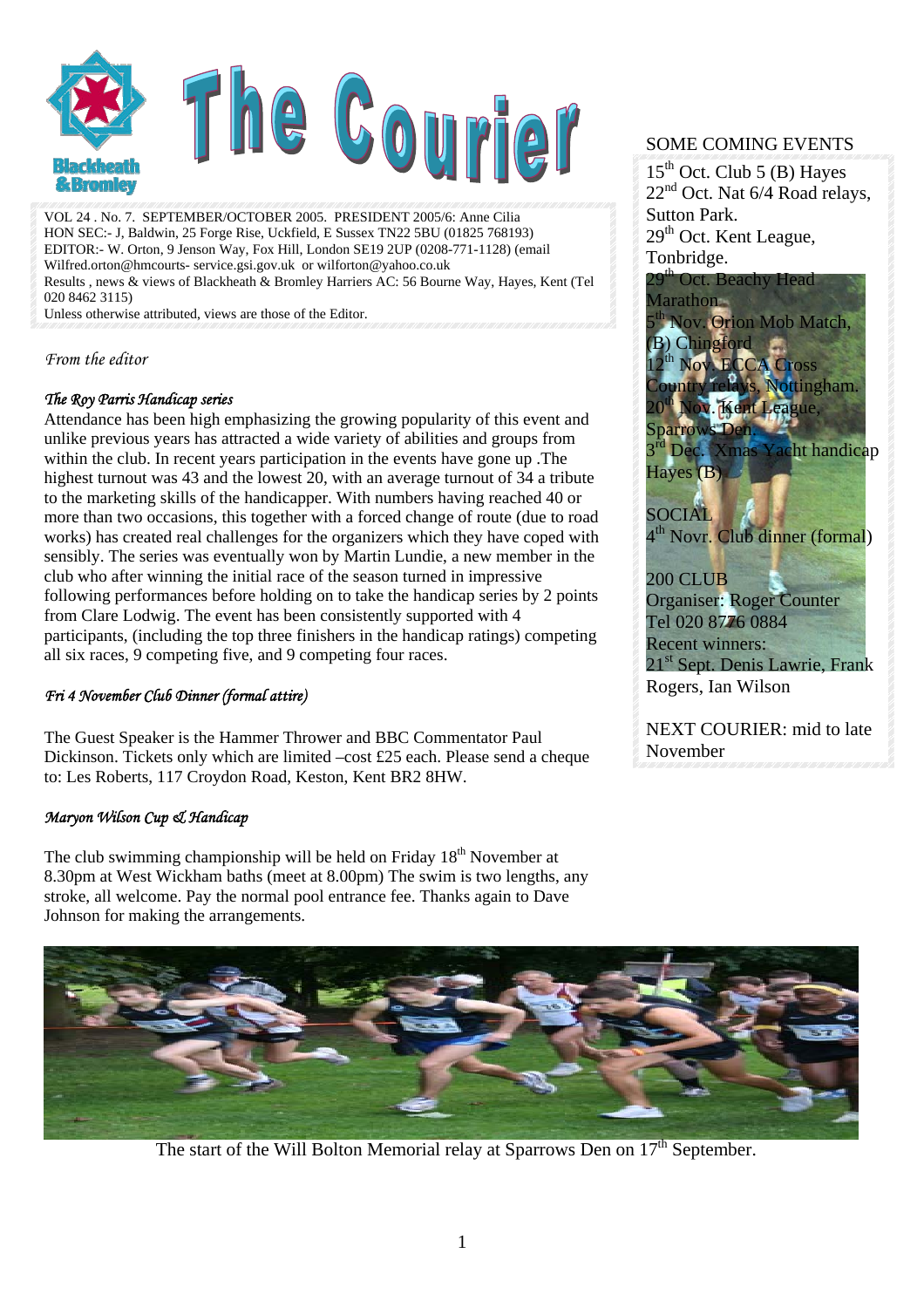#### *A call to arms (well feet and legs, actually!)*

Now is the time for every good man and woman to come to the aid of their club. Yes folks, Mob Match time is approaching and we need as many people as possible to turn out. A big club team means almost certain victory – something we have not seen for a long time.

The formula is simple. The number to score is the number of runners in the smaller team minus three. So, if the Opposition turn out 60 and Blackheath and Bromley have 120 our BEST 57 runners will score but our opponents can only challenge that with their first 57 to score.

That's where I come in. I am this year's Chief Whip empowered by nobody in particular to use whatever methods I chose to persuade members to take part in these historic fixtures.

Friendly persuasion would of course be the preferred way but I am currently reading books on BLACKMAIL and TORTURE! You have been warned. So take a note of the fixture dates and run the Mob Matches. (Any gossip about potential shirkers and skivers would be gratefully received).

No seriously, it would be great if we can give our current president, Anne Cillia, a grand slam of victories. On a more practical note Roy Watkins has generously offered to help with transport by providing up to three mini-buses for the away fixtures so there really there is no excuse for not turning out. The fixtures and dates are:

ORION at Chingford. Saturday NOV 5. RANELAGH at Petersham . Saturday JAN 21. SLH at Hayes. Saturday FEB 18.

Please note these dates in your diaries and make sure everyone you know is aware of these massively important events. BABIES must not be born on these dates; WEDDINGS must not be held on these dates; and don't even think dying or having a funeral. No excuses will be accepted!!! Thanks for your attention. More reminders to follow.

Bill Wheeler Chief Whip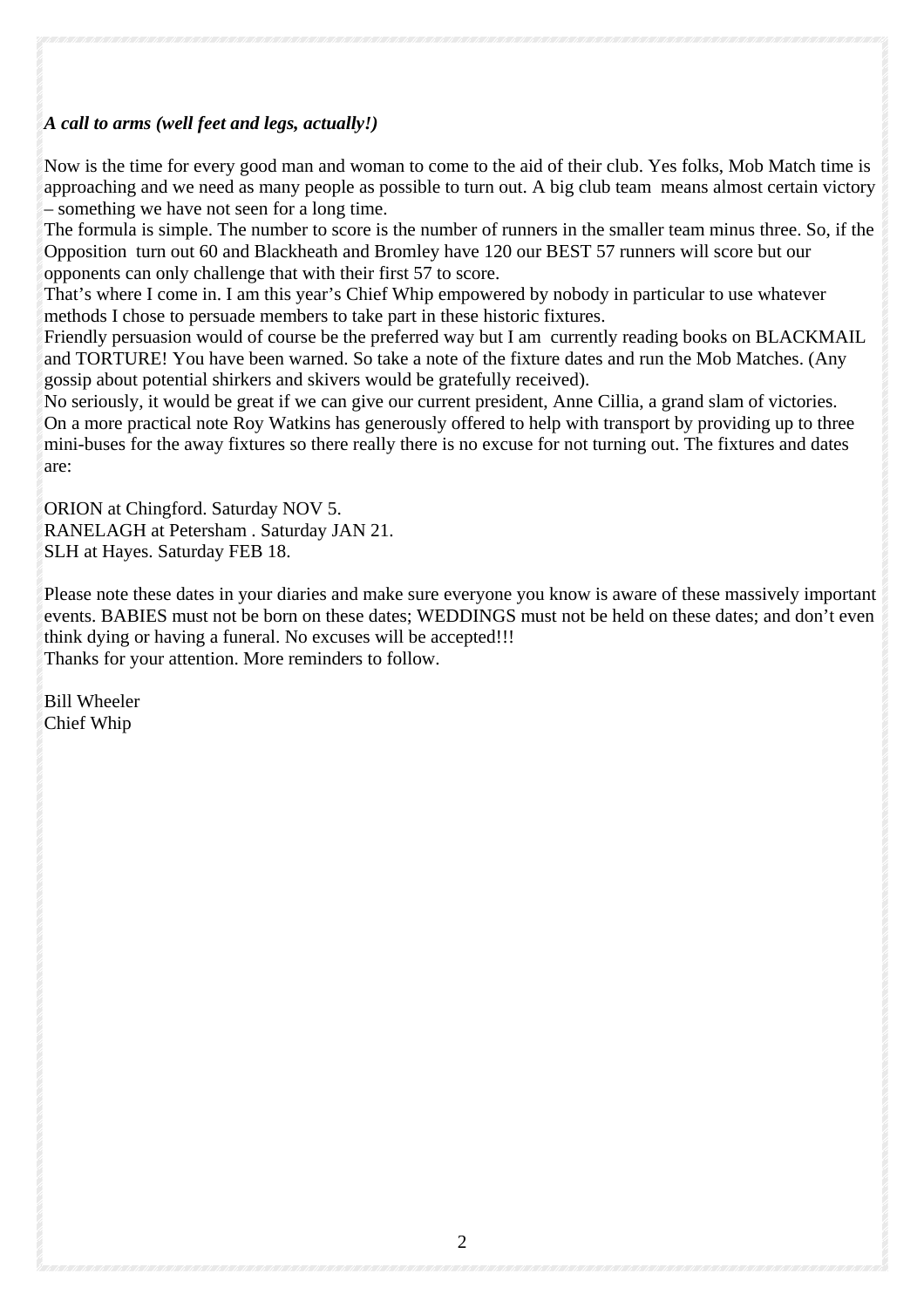## **The Courier September 2005. Results**

# Road.

### **Marathons**.

 $4<sup>th</sup>$  September. Kent Coastal Marathon.

 $\frac{1}{11}$ th. T. Brightwell (3h 15.30)  $2^{\frac{nd}{}}$  v50 – 88<sup>th</sup> D. King (4h 10.59) – 116<sup>th</sup> R. Griffin (4h 32.24) – 126<sup>th</sup> B. Smith (4h 39.18)

### **Half Marathons**

 $4^{\text{th}}$  September. Kent Coastal Half. 47<sup>th</sup> A. McDonagh (1h 38.37) 2<sup>nd</sup> V45- 63<sup>rd</sup>. K. Pratten (1hr 41.35)- 64<sup>th</sup> D. Memmed (1h 41.36)- 119<sup>th</sup> P. Lovell (1h 51.23)- 22th J. Eastbury (2h 01.02). *(A. McDonagh, K Pratten & J. Eastbury 2nd SW team)* 

 $4<sup>th</sup>$  September. Budapest Half marathon. 500<sup>th</sup> M. Crisp (1.32.09)- 847<sup>th</sup> J. Turner (1.37.26)

 $25<sup>th</sup>$  September. Windsor Half Marathon, Great Park,  $77<sup>th</sup>$  M. Ellison (aka Pearse Lewis) (1:27.33)- 710<sup>th</sup> M.

Salmon (1:44.27)- 782<sup>nd</sup> W Orton (aka Mike Salmon (1:45.24)- S. Haley (M50) (2:01.43).

 $25<sup>th</sup>$  September. Route de Vin half-marathon. M Crisp (1.36.04).

#### **10km**

4th September. Elgin Marathons 10km. G. Murray (67.10)  $18<sup>th</sup>$  September. Buckie 10km. Banffshire. G. Murray (62.15)  $2^{\text{nd}}$  October. Baxters' Lochness 10km(Inverness) G. Murray (76.40) Ashford 10km. J. Atkinson (32.44)

#### **Other distances/events**

10<sup>th</sup> July Beccehamian Rugby Club 10 mile. 1<sup>st</sup> D. Hillier (1hr 4.36)-3<sup>rd</sup> A. Tucker (1hr 7.52)- G. Cooke (1 hr 8.52)- G. Coates (1 hr 9.00)- R. Brown (1 hr 14.28)- A. Mc Donagh (1 hr 14.30)- A. Jelly (1hr 36.59).  $29<sup>th</sup>$  July. Blackheath & Bromley Harriers Johnston Bowl 4 miles. 1.) R. Bain (31.50)- 2) S. Lightman (36.47)-3) P. Hannell (38.05)- 4) H. Williams (U15) (39.03)- 5) N. Simmonds (40.10)- 6) S. Hollingdale (40.25)- 7) A. Pickering (41.34)- 8) D. Hoben (Surrey Walking Club) (43.33)- 9) A. Cilia (46.16)- 10) B. Clapham (48.07). *Under 17-5k* 1. G. Power (33.32)- 2. L. Smith (33.33).

25th September - Southern 6 Stage Road Relay. 12th Blackheath & Bromley Harriers - A Team (1:56:20) Russell Bentley (18:46.16)- David Warrington (19:30.19) Spencer Newport (18:50.11) Alex Gibbins (19:48.14) Peter Tucker (20:04.13)- Jamie Atkinson (19:22.12) : 42nd Blackheath & Bromley Harriers - B Team (2:05:31) David McKinley (20:04.53)- Daniel Ryan (21:33.59)- Nick Gasson (20:14.47)- Richard Daniel (21:37.44) Alan Camp (21:03. 43) Roy Smith (21:00 42): 53rd Blackheath & Bromley Harriers - C Team (2:09:26) Tom Webb (20:56. 64)- Neil Ayrton (22:20. 69)- Mark Ellison (22:20.70)- Tom Collins (20:22. 61)- John Thorpe (20:06 48)- Ken Daniel (23:22 53)

### **Roy Parris Memorial Handicap series (5km). West Wickham & Hayes.**

*Course changed due to road works.*

Event (5)  $12^{\underline{th}}$  August. (Clock time-handicap=Net times given) (1).CarolinaJones-Baldock(32:31-12:00=20:31) 1st F- (2). Martin Lundie (32:41-05:45=26:56)- (3). Simon Gasson (32:42-12:00=20:42)- (4) Mike Gasson (32:47- 09:30= 23:17)- (5)Wilf Orton (32:48- 11:45= 21:03)-(6) Clare Lodwig (32:51-12:00=20:51)3rd F- (7) Mike Martineau(32:53-09:30=23:23)-(8) Rob Brown (33:03-14:45=18:18) 3rd M- (9) Graham Coates(33:04- 15:00= 18:04) 2nd M (10)\_Dave Beadle (33:0715:1517:52)1st M- (11) Alastair Cliff (33:07-14:45=18:22)- (12)Steve Hollingdale (33:08-10:45=22:23)- (13)Gary Cook (33:23-15:00=18:23)- (14) David Carton(33:26-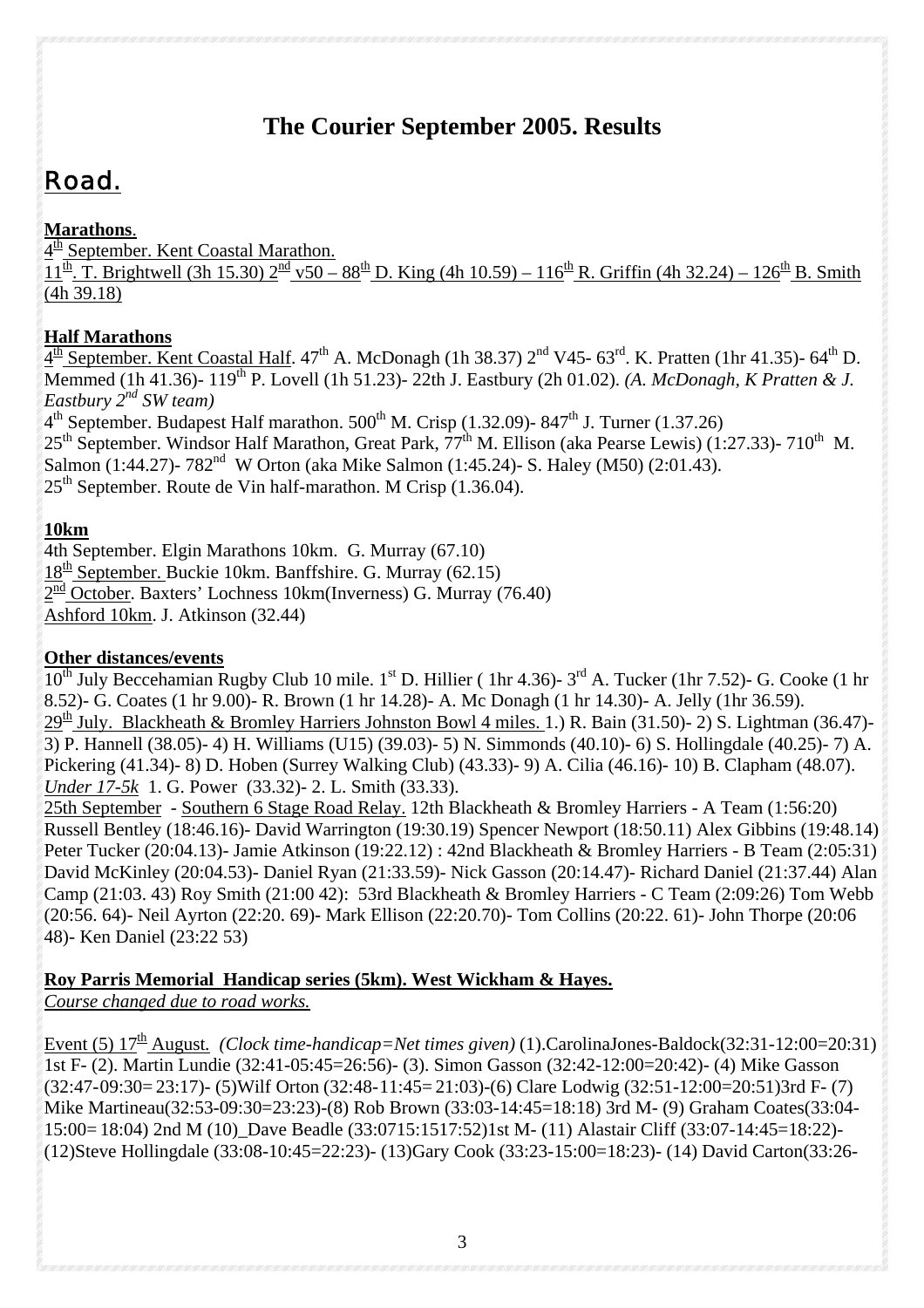13:15=20:11)-(15) Ron Chambers(33:55-08:30=25:25)- (16) Pete Shepheard (33:59-08:30 =25:29)- (17)Kate Pratten (34:01-13:30=20:31)- (18) RoyWatkins (34:19-00:00=34:19)- (19)Barry Wetherilt(34:314:1520:15)- (20) David Churchus (34:35-07:15=27:20).

Event (6)  $.7^{\text{th}}$  September (1)Jason Daly (32:40-13:00=19:40)-(2)Stephen Holmes(32:43-15:45=16:58) 1st M -(3)BernieBater(33:00-15:30=17:30)2nd M -(4)Alastair Cliff (33:10-15:00=18:10)-(5)BarryWetherilt(33:20- 13:15=20:05)- (6)ClareLodwig (33:22-12:00=21:22)3rd L- (7)Mark Ellison(33:23-15:45=17:38) 3rd M- (8) MikeGasson(33:25-09:30=23:55)(9) Mike Martineau (33:29-09:45 =23:44- (10) Andy Tucker(33:35- 15:45=17:50)- (11)Graham Coates (33:3715:1518:22)-(12) David Churchus(33:41-07:00=26:41) -(13) Dave Beadle (33:42-15:30=18:12)- (14) Simon Gasson(33:43-12:45=20:58)-(15) MartinLundie(33:44-06:30=27:14) -(16)ConGriffin(33:45-15:45=18:00)-(17) CraigDaly(33:47-06:15=27:32) -(18) JohnLeeson(33:48- 11:45=22:03)- (19)Martyn Longstaff (33:52-12:00=21:52)-(20) Carolina Jones-Baldock (33:55- 12:45=21:10)2nd L -(21)Darryl Hilliar(33:56-16:15=17:41)-(22) Tony Merola(33:57-15:00=18:57)- (23) Dave Ellison(34:07-16:15=17:52)-(24) Peter Shepheard (34:37-08:15=26:22) -(25)BeauSzczepanski (34:46- 15:45=19:01)-(26) MikeCronin(34:50-13:45=21:05)- (27) Chris Pike (35:03-14:00=21:03-(28) Amanda Ford (35:08-09:00=26:08)- (29) Fran Green(35:09-14:00=21:09) 1st L- (30) Sam Purser (35:52-08:15=27:37)- (31)Dick Griffin (36:20-12:00=24:20)- (32)Anne Cilia(37:36-11:30=26:06 -(33) Kate Mills (37:36- 09:45=27:51)- (34)Dan Piggott(44:23-15:00=29:23).

#### **Parris Shield Handicap. 2005 final positions**. *(points for each event and total)*

1). Martin Lundie (41,36,33,12,21,20) 163pts -2). ClareLodwig (32,32,42,11,15,29) 161pts- 3). MikeMartineau (33,33,39,15,14,26) 160pts-4). BernieBater (27,29,32,31,33) 152pts -4). Mike Gasson (39,40,29,17,27) 152pts-6).Carolina Jones Baldock(7,37,37,23,15) 119pts -7). Wilf Orton (37,36,19,16) 108pts- 8). Graham Coates (18,27,20,12,24)101pts - 9)Mark Compton(25,23,25,27) 100pts- 10). DaveBeadle (26,16,21,11,22) 96pts- 11). Dave Ellison (23,24,28,9,12) 96pts- 12). Andy Tucker(19,27,11,25) 82pts-13).Mark Ellison (22,3,24,28)77pts-14).Bill Wheeler(31,35,9) 75pts- 15).Martyn Longstaff(19,17,22,16) 74pts-16) .Simon Gasson (33,19,21)73pts-17).Chris Pike(29,21,15,8) 73pts- 18).Gary Cook(20,25,18,8) 71pts-19).Darryl Hilliar(30,26,14,)70pts -20) Jason Daly(17,2,6,7,37) 69pts- 21) Mike Cronin(16,16,14,10) 65pts- 22)Mark Skelly (34,31) 65pts- 23) Rob Brown (28,22,13) 63pts- 24)Roy Watkins (39,11,53)58pts -25)David Churchus(5,20,4,2,1,23) 55pts- 26)Steve Hollingdale (28,13,9) 50pts-27) Peter Shepheard(11,17,6,5,11) 50pts- 28).Sam Purser (3,13,24,3,5) 48pts-28)Shaun Skelly (246) 48pts- 30) Kirsty Philp(12,34) 46pts.

## Track & Field.

 $2<sup>nd</sup>$  July. Eastern Counties Vets Champs, Chelmsford. J. Day. (M70) PV.  $1^{\text{st}}$  (2.50)- 80mH.  $1^{\text{st}}$  (1'.17.0")- HJ.  $1^{\text{st}}$  (1.10)

 $6<sup>th</sup>$  August South of England A.A Champs, Exeter. J. Day (M70) 100m (1.16.2)- 80mH  $1^{st}$  (1.16.27)- SP  $1^{st}$  (8.78)- HJ  $1^{st}$  (1.22)- PV  $1^{st}$  (2.50).

30<sup>th</sup> July Southern League - Div 1 Norman Park 100m A 1st Domonic Parsons (11.5)- B.2<sup>nd</sup> Scott Jarred  $(11.90)$ : 200m A. 5<sup>th</sup> Dale Willis (25.10)- B.5<sup>th</sup> Richard Holt (34.3)- 400m 2<sup>nd</sup> Domonic Parsons (50.20)-B.1<sup>st</sup> ScottJarred (51.00): 800m A 4<sup>th</sup> David McKinley (2.05)- B 4<sup>th</sup> Michael Claff (2.03.9): 1500m A 4<sup>th</sup> Nick Gasson (4.07.5)- B 3<sup>rd</sup> JonThorpe (4.10.2): 5000m A. 3<sup>rd</sup> Peter Tucker (15.24.0)- B 4<sup>th</sup> Ciaran Osborn (16.38.2): 110mH A. 3<sup>rd</sup> Richard Holt (19.6) B 2<sup>nd</sup> Mark Purser(17.80): 400m H A 5<sup>th</sup> Richard Holt (60.1)- B.1<sup>st</sup> MarkPurser (61.9): HJ. A.  $4<sup>th</sup>$  Dale Willis (1.55) B.  $4<sup>th</sup>$  Simon Tolson (1.10): LJ A  $4<sup>th</sup>$  Dale Willis (5.54)-B.  $5<sup>th</sup>$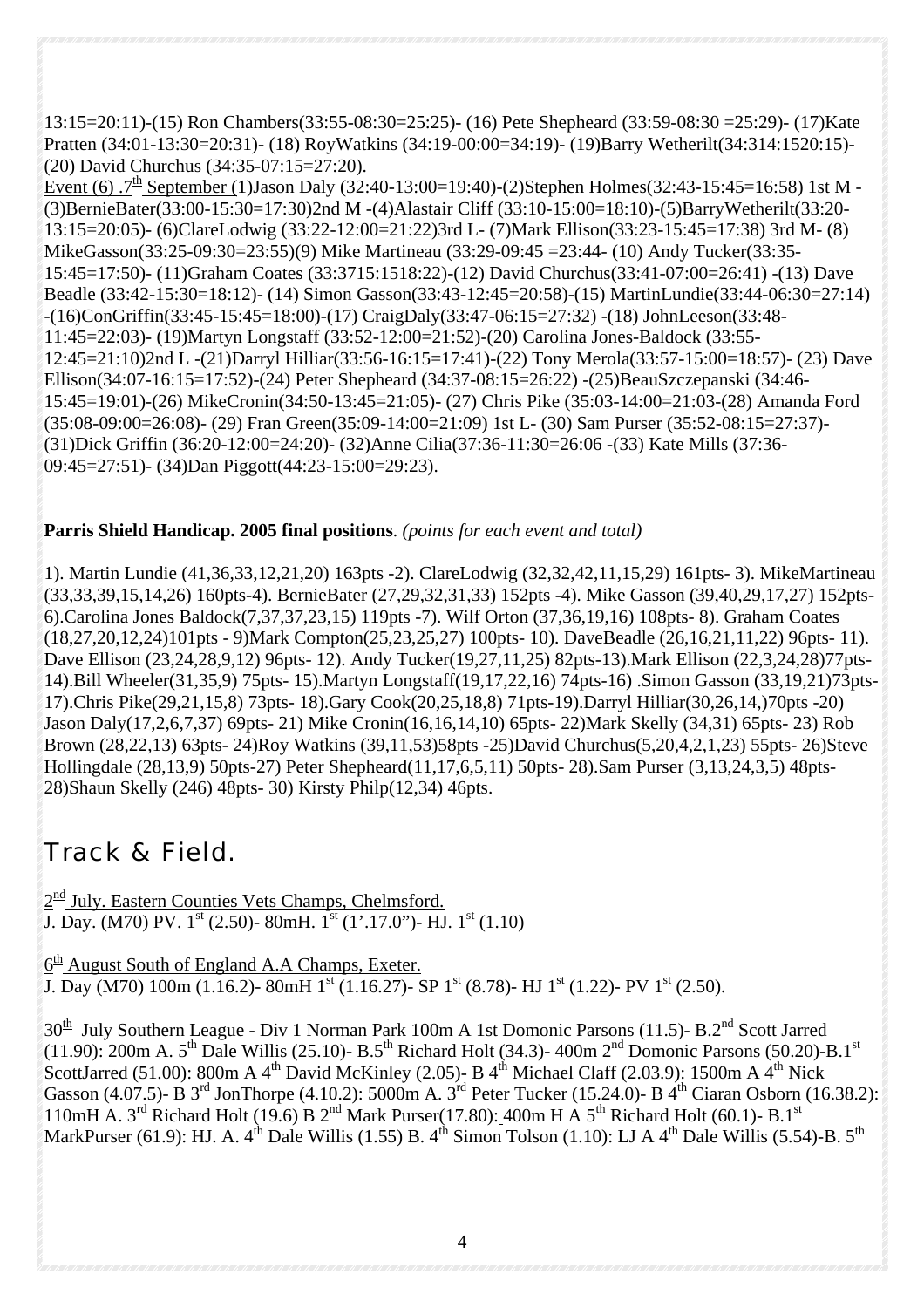Richard Holt(4.11): TJ A 5<sup>th</sup> Dale Willis (10.91) B. 2<sup>nd</sup> Phil Blatch (10.84): PV A 2<sup>nd</sup> Simon Tolson (3.80) B. 3<sup>rd</sup> Alan Hardy (2.40): SP A. 5<sup>th</sup> Phil Blatch (9.46)- B.5<sup>th</sup> Alan Fairbairn (9.14): DT A. 4<sup>th</sup> Alan Fairbairn (34.98)- B. 5<sup>th</sup> Phil Blatch (24.72): JT A. 3<sup>rd</sup> Phil Blatch (44.90) B.5<sup>th</sup> Richard Holt (24.32): HT A. 5<sup>th</sup> Phil Blatch (27.25) B. 3<sup>rd</sup> Alan Fairbairn (22.17): 4x100 A.4<sup>th</sup> (Mark Purser,Dale Willis,David McKinley,Scott Jarred 47.00): 4x400A 4<sup>th</sup> (David McKinley Nick Gasson,Domonic Parsons,Scott Jarred 3.30.9)

## *Blackheath and Bromley finished 4th with 82.5 points*

30 July 2005 - Southern League - Div 3S Norman Park 100m 2nd Dan McEwan (11.93)-Ricky Fox (15.9) (Injured): 200m 2<sup>nd</sup> Dan McEwan (24.63)- Neil Ives(30.7): 400m 3<sup>rd</sup> Richard Daniel(53.21)- Chris Daniel (56.4): 800m 1<sup>st</sup> Dan Ryan (1.59.4) 1<sup>st</sup> Jeff Rickerby (2.08.5): 1500m 3<sup>rd</sup> Dave Griffin (4.25.3)- Mark Watling  $(4.43.1)$ : 5000m 3<sup>rd</sup> Rob Hall  $(16.51.7)$ - 1<sup>st</sup> Mark Ellison (17.45.4): 3000m S/C 3<sup>rd</sup> Michael Leal (11.39.2): 110mH 3<sup>rd</sup> Jeff Rickerby(22.6): 400mH 2<sup>nd</sup> Richard Daniel (62.31) Nigel Keogh (60.3): LJUMP 2<sup>nd</sup> Dan McEwan (5.37)- Mark Daniel (5.19): TRIPLE JUMP A.3rd Chris Daniel(10.29) B. 3<sup>rd</sup> Jeff Rickerby (9.17): HIGH JUMP Richard Daniel (1.50) 3rd Mark Daniel (1.10): POLE VAULT 3rd Jim Day (2.40)- 3rd Richard Daniel (1.50): SHOT 3<sup>rd</sup> Gordon Hickey (9.23)- 2<sup>nd</sup> Colin Brand (8.28): HAMMER 3<sup>rd</sup> Colin Brand (22.05) 2<sup>nd</sup> Gordon Hickey (21.1) DISCUS 3<sup>rd</sup> Colin Brand (25.49) 1<sup>st</sup> Gordon Hickey (24.58): JAVELIN 2<sup>nd</sup> Colin Brand (37.71\_2<sup>nd</sup> Adam Atkinson (36.92): 4x100m 2<sup>nd</sup> (N.Keogh, D. Ryan, J. Rickerby, D. McEwan, 48.8): 4x400m 1<sup>st</sup> (N. Keogh, C Daniel, D. Ryan, R Daniel, 3.37.4).

*Blackheath and Bromley finished 3rd with 127 points* 

## **Young Athletes.**

14 August - Kent Young Athletes League – Ashford Girls - U13Shot. A Amy Mitchell 6.411B Sian Hurlock 5.72170m Hurdles A Emma Armstrong 13.53B Emma Howard 14.11600m A. Georgina Chew1.58.82 B Kayley Broadway2.01.12NS Nancy Carney-Holland (u11)1.59.1Clare Parkin2.00.4Michelle Fewster2.02.8 Hannah Cook (U11)2.10.3 Siobhan Parr (U11)2.12.7Kayleigh Leonard (U11)2.15.0

Discus A Emma Armstrong 18.51 1B Laura Ashley Ward 12.42 275m A Emma Howard 11.85 B Comfort Williams 12.2 Long Jump A Sian Hurlock 3.803 B Emma Howard 3.21 3 NS Clare Parkin 2.04

150m A Sian Hurlock20.81B Danielle Critchley 22.63NSNancy Carney-Holland (U11)24.0Michelle Fewster24.8Siobhan Parr (U11)24.8Hannah Cook (U11)25.2Kayleigh Leonard (U11)26.9High JumpA Danielle Critchley1.104BComfort Williams0.953 1000mA Amy Mitchell 3.41.4 4B Emma Hook3.53.61 JavelinA Georgina Chew14.042B Amy Mitchell13.891 2000m WalkA Clare Parkin13.54.12 BLaura Ashley Ward 13.55.42 4 x 100m Relay1 Danielle Critchley60.03 2Georgina Chew 3 Emma Hook 4 Sian Hurlock

Girls - U15JavelinEstelle Patten16.51112Oyebanke Jemiyo11.381875m HurdlesIsobel Ivy 12.9112Jessica Matthews13.0 18800mRuby Samuels2.32.1 38Lucy Price2.39.018ShotOybanke Jemiyo8.48112 Rebecca Cook6.2118 100mGrace SheppardPB13.11 12 Rebecca Cook13.5 18 Pole Vault -High JumpJessica HardingPB1.49112 Grace Sheppard1.3518 300mCatherine Chambers45.1 26 Ruby Samuels43.1 112 200mDaniella Annon 28.2\112 Leah Forbes-Morris 30.135 Discus Oyebanke Jemiyo24.12112 Estelle Patten20.2018 1500m Catherine Chambers5.18.938 Jenny Linker5.46.418 Long JumpIsobel Ivy4.55112Jessica Matthews4.27 18 2000m WalkJulia Stacey12.20.6112 Grace Power12.39.518 4 x 100m RelayRebecca Cook53.3112 Daniella Annon Grace Sheppard Jessica Harding Isobel Ivy27.4Jessica Matthews 28.6Rose Power 30.5Rachel Williams 32.7Rachel Williams3.82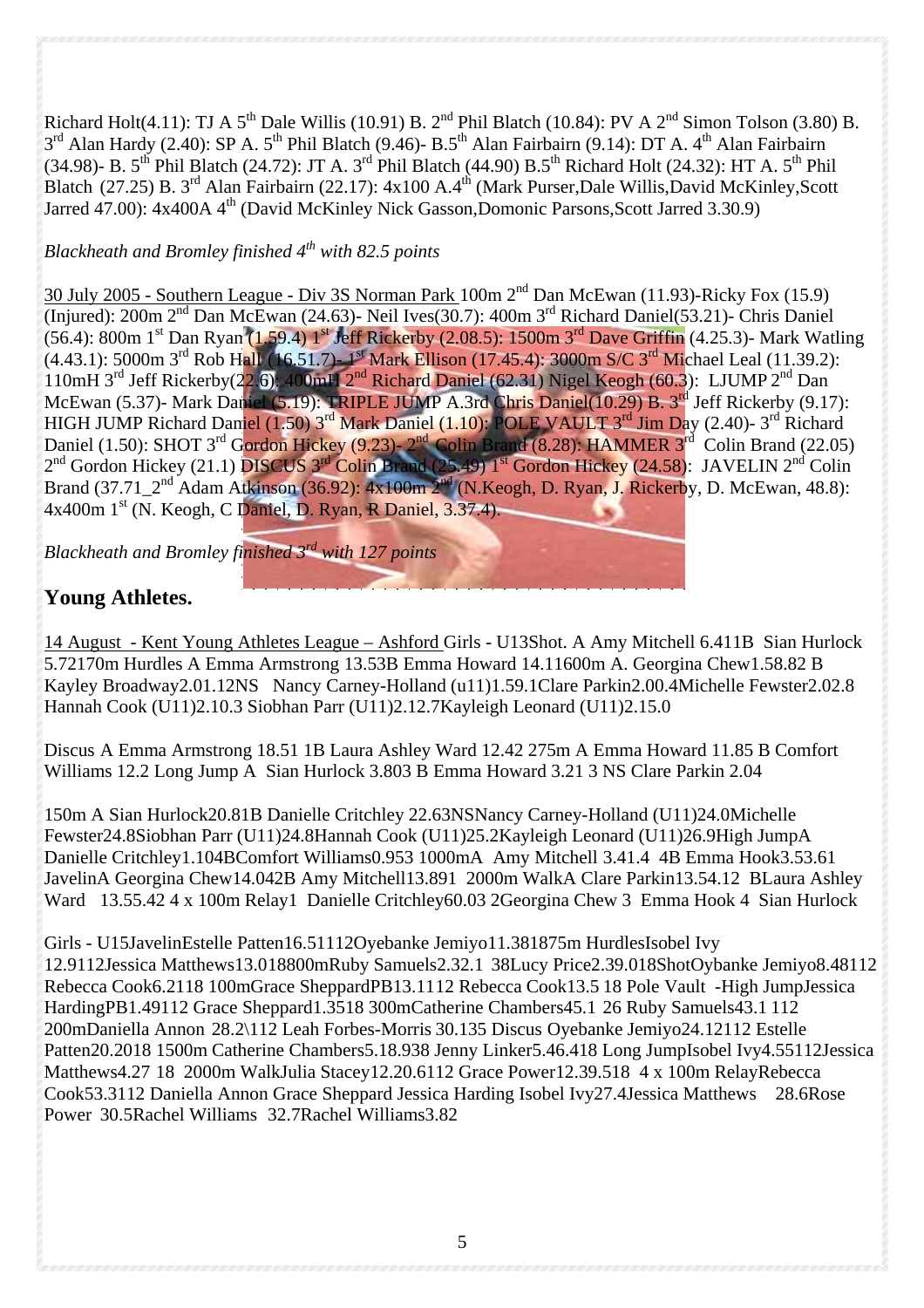11th September National Junior final, Derby (A & B strings) 100m D Doyley  $5^{th}$  (11.18)- D. Haque  $1^{st}$  (11.17): 200m D Haque 3<sup>rd</sup> (21.94)- D Doyley 3<sup>rd</sup> (22.33): 400m S Blackwell 6<sup>th</sup> (52.460- J Alaka 2<sup>nd (</sup>50.43): 800m J Poole 8<sup>th</sup> (2.01:81)-R Daniel 4<sup>th</sup> (2.01:37); 1500m J Poole 8<sup>th</sup> (4.24:03)- R Davies 7<sup>th</sup> (4.26:26); 3000m D Brewer 7th (9.38:48)- R D'Angelo 7<sup>th</sup> (10.52:90)- 2000m s/c S Simpson 6<sup>th</sup> (6.35:77)-A Littlewood 6<sup>th</sup> (6.43:28) 110mH A Alameen  $1^{st}$  (14.86)- E Harrison  $1^{st}$  (15.30): 400m H E Harrison  $1^{st}$  (52.72) A. Alameen  $2^{nd}$  (59.71):4 x 100m  $6<sup>th</sup>$  (D Doyley, S Blackwell, A. Alameen, D Parsons 44.22); 4 x 400m  $3<sup>rd</sup>$  (S Blackwell, D Parsons E Harrison, D Doyley, 3.20:62): DiscusAl Williamson  $5^{th}$  (42.6)- Am Williamson  $5^{th}$  (31.52): Shot M. Williams (2nd) (12.27)- Al Williamson 7<sup>th</sup> (10.7): Hammer Am Williamson 2<sup>nd</sup> (59.14)- Al Williamson 2<sup>nd</sup> (54.46) Javelin S. Harvey 1st (60.65)- A. Atkinson  $6^{th}$  (34.72): Long Jump J Odametey  $2^{nd}$  (6.65)- D Nichols (2nd) (5.92): High Jump M Whitehouse  $4^{th}$  (1.95)- D. Willis  $8^{th}$  (1.60): Triple Jump J. Odemity (2nd) (13.91)- D Nichols(2nd) (12.55): Pole Vault S Huggins  $1<sup>st</sup>$  (4.20) A Berry 6<sup>th</sup> (2.75).

*Blackheath & Bromley finished 3rd with 269 points* 

27 August Golden Jubilee Cup Final Bedford Men 100m 6<sup>th</sup> Neil Simpson (10.96): 200m 3<sup>rd</sup> Daniel Haque  $(21.75)$ : 400m 6<sup>th</sup> Ian Allerton (50.05): 800m 1<sup>st</sup> Michael Skinner (1.53.32): 1500m 1<sup>st</sup> Michael Skinner  $(3.54.11)$ : 5000m 2<sup>nd</sup> Andrew Rayner (14.51.16): 10,000 5<sup>th</sup> Jamie Atkinson (32.26.47): 110mH 8<sup>th</sup> Simon White (16.98): 400mH  $3^{rd}$  Ed Harrison (54.58): 3000S/C  $5^{th}$  Chris Hogg (10.50.14): HJ  $5^{th}$  Bomene Barikor (1.90): LJ  $5^{th}$  Sam Bobb (6.45): TJ  $6^{th}$  Sam Bobb (13.99): PV  $7^{th}$  Allan Williams (4.00): SP  $6^{th}$  Steve Timmins (12.45): DT  $8<sup>th</sup>$  Steve Timmins (33.51): JT  $4<sup>th</sup>$  Stuart Harvey (63.70): HT  $6<sup>th</sup>$  Steve Timmins (43.46): 4x100 5th Lash Lashore (42.63) (Neil Simpson, Bomene Barikor, Michael Champion, Montell Douglas): 4x400  $3<sup>rd</sup>$  Neil Simpson (49.8) Bomene Barikor (49.2) Ed Harrison (49.6) Ian Allerton (48.4) 3.16.964.25.39

*Blackheath & Bromley finished 5th with 150 points*

 $2^{\text{nd}}$  July. Chelmsford, Eastern Counties Vets Champs. J. Day (m70): PV 1<sup>st</sup> (1.25m); 80mh 1<sup>st</sup> (1.17.0): HJ 1<sup>st</sup> (1.10m).

 $6<sup>th</sup>$  August. South of England AA Champs, Exeter. J. Day (m70): 100m 1<sup>st</sup> (16.2): 80mh 1<sup>st</sup> (16.27): SP 1<sup>st</sup>  $(8.78)$ : HJ  $1<sup>st</sup>$  (1.22m): PV  $1<sup>st</sup>$  2.50m).

11<sup>th</sup> September. Southern Counties Vets AC Champs. Final. Battersea Park. **Men**. 100m M40A string . R. Fox (12.7, 4pts)- B. C. Leon (12.8, 4pts)- M50. T. Phillips (12.5, 11pts)- M60 M. Cronin (20.0, 1pt): 200m M40A. C. Leon (26.6, 4pts)- M40B J. Turner (27.4, 5pts)- M50 T. Phillips (26.2, 11pts): 400m M40A. J. Turner (64.6, 4pts)- M40B R. Brown (64.6, 3pts)- M50 R. Minting (55.8, 11pts)- M60 M. Cronin 82.6 (3pts): 800m M40A R. Minting (2.05.2, 9 pts)- M40B M. Ellison (2.26.7, 3pts)- M50 P. Hamilton (2.22.3, 7pts): 1500m M40A R. Smith (4.49.5, 4pts)- M40B R. Brown (4.56.6, 3pts)- M50 P. Hamilton (4.42.2, 9pts)- M60 M. Cronin (5.45.3, 4pts): 3000m M40 R. Smith (10.00.1, 4pts) M50A C. Griffin (10:37.9, 5pts)- M50B P. Hamilton (11:06.7, 4pts)- M60 M Cronin (12:04.2, 6 pts): 2000M Walk M40A S. Lightman (10:24.6, 9pts)- M40B R. Brown (12: 07.2, 7pts)- M50 P. Hannell (10:41.0, 9pts):  $4x100M$  relay  $2^{nd}$  (51.3, 9pts): Medley relay  $4^{th}$  (4:15.5, 5pts): HJ M40 I. Holder (1.50, 9pts)- M50 D. Wallington (1.20, 5pts)- M60 J. Day (1.20, 5pts): PV M40 A. Hardy (3.20m, 9pts)- M50 A. Williams (4.00m, 11pts): LJ M40 I. Holder (4.88m, 5pts)- M50 D. Wallington (4.83m, 11pts)- J. Day (3.54, 1pt): TJ M40 A. Hardy (9.79, 5pts)- M50 (9.44, 7pts): SP M40 A. Fairburn (9.52, 7pts)- M50D. Wallington (8.92,7pts)- M60 G. Hickey (9.98, 5pts): Discus M40 A. Fairburn (34.42, 7pts)- M50 G. Hickey (21.95, 5pts): Hammer M40 A. Fairburn (28.32, 5pts)- M50 G. Hickey (21.95, 5pts): Javelin M40 J. Turner (31.14, 7pts)- M50 R. Coe (33.48, 11pts)- M60 G. Hickey (28.82, 5pts*). Blackheath & Bromley finished 2nd with 290 points*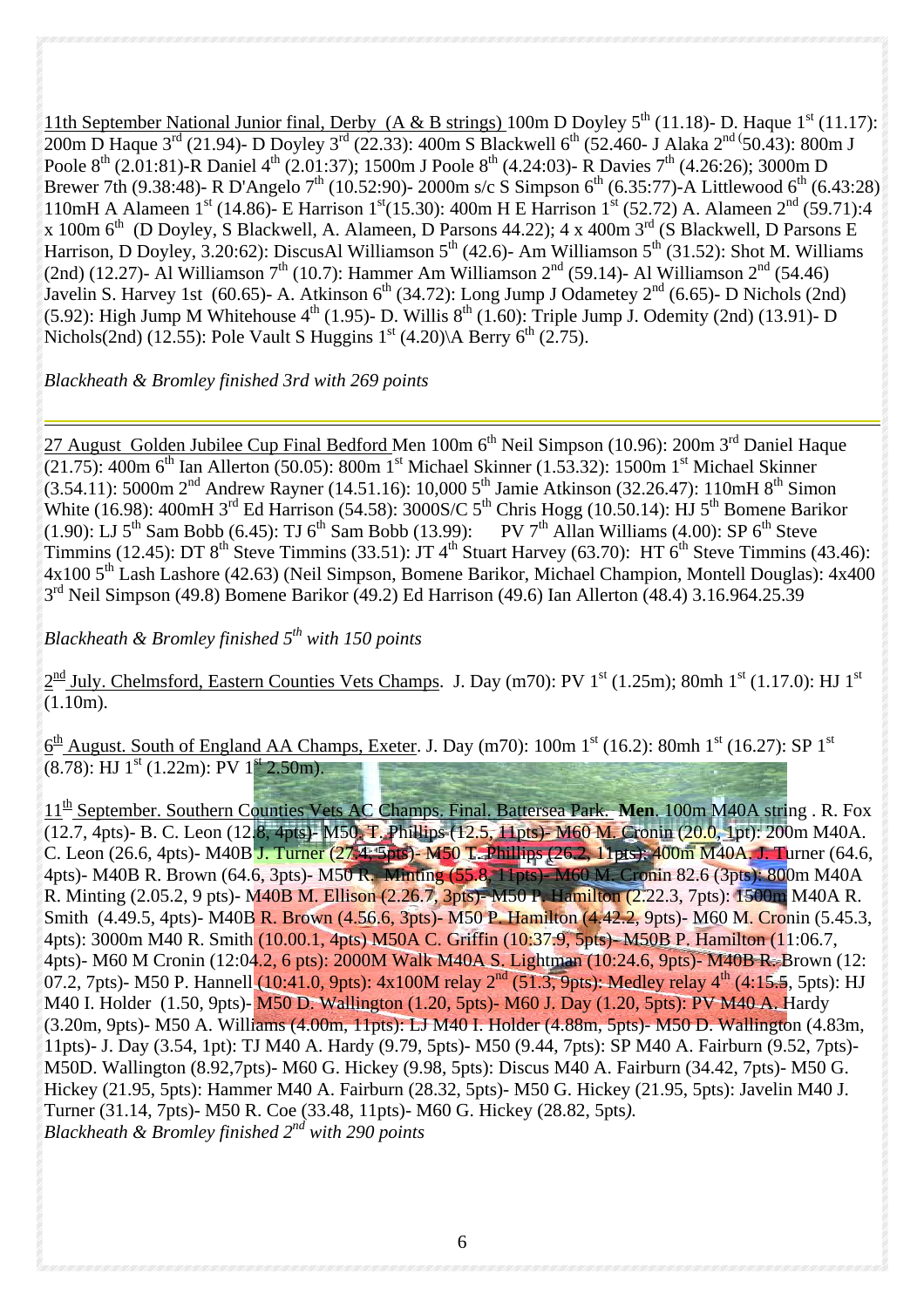**Women**. 100m W35 M. Porritt (15.6, 4pts)- W40 A. McDonagh (16.9, 4pts)- W50 H. Godsell (13.7, 11pts)- W60 N. Cross (18.1, 6pts): 200m W35 M. Porritt (33.7, 3pts)- W40 A. Cilia (33.8, 4pts)- W50 H. Godsell (28.9, 11pts): 400m W35 B. Davey (71.9, 4pts)- W40 A. McDonagh (77.3, 4pts)- W50 H. Godsell (68.0, 11pts)- W60 N. Cross (98.6, 3pts): 800m W35 M. Porritt (2.41.1, 7pts)- A. Cilia (3.14.2, 3pts) W50 H. Symmons (3:29.8), 3pts)- 1500m M. Porritt (5.24.6, 7pts)- W40 A. Cilia (6.21.5, 4pts)- W50 H. Symmons (6.46.8, 4pts)- W60 S. Wright (7.30.2, 3pts): 3000m W35 B. Davey (11.32.8, 11pts)- A. McDonough (12.44.0, 5pts)- W60 S. Wright (16.23.4, 3pts): 2000m walk W35 D. Osborne (14.38.2, 3pts)- W40 A. Jelly (13.34.1, 7pts), W50 N. Cross (13.58.7, 3pts): 4x100m relay (61.2, 7pts): Medley Relay (4.58.7, 7pts): HJ W35 A. Cilia (11.05, 3pts)- W50 B. Simpson (1.15, 5pts)- LJ W35 A. Cilia (3.47, 5pts)- W50 H. Godsell (3.67, 9pts)- W60 N. Cross (2.88, 6pts): TJ W35 A. Cilia (6.58, 3pts)- W50 H. Godsell (8.20, 9pts)- W60 N. Cross (6.36, 6pts): shot W50 B. Simpson (8.40, 9pts)- W60 N. Cross (6.69, 11pts): Discus W35 A. Cilia (12.75, 4pts)- B. Simpson (23.48, 11pts): Hammer W35 A. Cilia (11.25, 3pts)- B. Simpson (34.46, 11pts): Javelin W35 H. Symmons (14.06, 3pts)- W50 B. Simpson (24.33, 11pts)- W60 N. Cross (15.37, 4pts).

*Blackheath & Bromley finished 3rd with 252 points*

## Club Championship meetings

 $25^{\text{th}}$  May. 5,000m, Norman Park 1) J. Atkinson (15.50.3)- 2) C. Osborne (16.50.9)- 3) R. Hall (17.01.1)- 4) D. Hilliar (17.51.6)- 5) M. Ellison (17.59.7)- 6) A. Tucker. (18.8.7)- 7) R. Minting (18.48.9)- 8) G. Coates (18.50.3)- 9) R. Brown (18.55.5)- 10) B. Bater (18.59.4)- 11) M. Porritt (19.57)- 12) N. Barber (20.01.2)- 13) G. Cooper (20.03.01)- 14) C. Pike (20.23.6)- 15) C. Jones- Baldock (20.30.5)- 16) K. Pratten (20.49)- 17) J. Oatley (21.38.4)- 18) M. Longstaff (22.34.8)- 19) E. Synott (23.58.6)- 20) M. Gasson (24.13).

10th August 10,000m, Norman Park 1) Jon Thorpe 33.55.0 3.00 30.55.0 6 12-2) Ciaran Osborn 34.55.3 4.30 30.25.3414-3) Rob Hall37.07.4 5.00 32.07.4 14 4- 4) Dan Marks 37.11.9 6.00 31.11.9 107.5-5) Mark Ellison (M40)37.18.5 7.0030.18.5 2 18-6) Darryl Hilliar37.36.6 6.30 31.06.68 10- 7) Andy Tucker 38.23.67.30 30.53.6513- 8) Rob Brown(M50)40.02.0 9.00 31.02.0711- 9)David Beadle 40.11.9 9.00 31.11.9 107.5- 10)Alastair Cliff 40.22.1 10.00 30.22.13 16-11) Gary Cook (M40) 40.25.1 8.30 31.55.1 13 5-12)Jim Bailey (M50) 42.26.713.00 29.26.7 120-13) Carolina Jones-Baldock (SW)43.47.7 12.00 31.47.712 6-14) David Leal (M40)46.11.2 15.00 31.11.299-15) Wilf Orton (M40) 46.29.213.0033.29.2 16 2-16) Mike Salmon (M50) 47.25.5 13.30 33.55.2 17 1- 17) Steve Hollingdale (M50) 48.47.0 16.0032.47.0 15 3

10th August **.U17M3,000:** 1 Alex Littlewood 10:01.7; 2 Beau Szczepanski 10:32.8.**U15B3,000:** 1 Cameron Ward 10:09.2.**U15G 3,000:** 1 Amy de Matos 11:01.8; 2 Jenny Linker 12:50.2.

 $28<sup>th</sup>$  August. Club 3000m championships, Norman Park. 1) Ciaran Osborn (9.26)-.2)Rob Hall (9.40)-.3)Mark Ellison(10.14)-.4)Darryl Hilliar (10.35)-.5)Rob Brown (11.10)-.6)Viv Mitchell (12.00)-.7) Kate Pratten(12.35)- 8)Anne Cilia (13.43).

 $28<sup>th</sup>$  August Club Championship meeting. Norman Park, Bromley **Men** 

**100:** 1 T Phillips (M50) 12.5; 2 J Turner (M40) 13.3. **400:** 1 Phillips 60.2; 2 Turner 61.0; 3 R Brown (M55) 61.6. **1500:** 1 D McKinlay 4:08.7; 2 P Tucker 4:17.8; 3 D Griffin 4:19.0; 4 D Ryan 4:23.0; 5 M Ellison (M45) 4:56.4. **3000:** 1 C Osborn 9:26.6; 2 R Hall 9:40.8; 3 M Ellison (M45) 10:14.6; 4 D Hilliar 10:35.8; 5 Brown 11:10.1. **LJ:** 1 R Hall 5.22; 2 M Martineau (M55) 3.90. **SP:** G Hickey (M70) 8.23 (12.29/4kg). **DT:** 1 A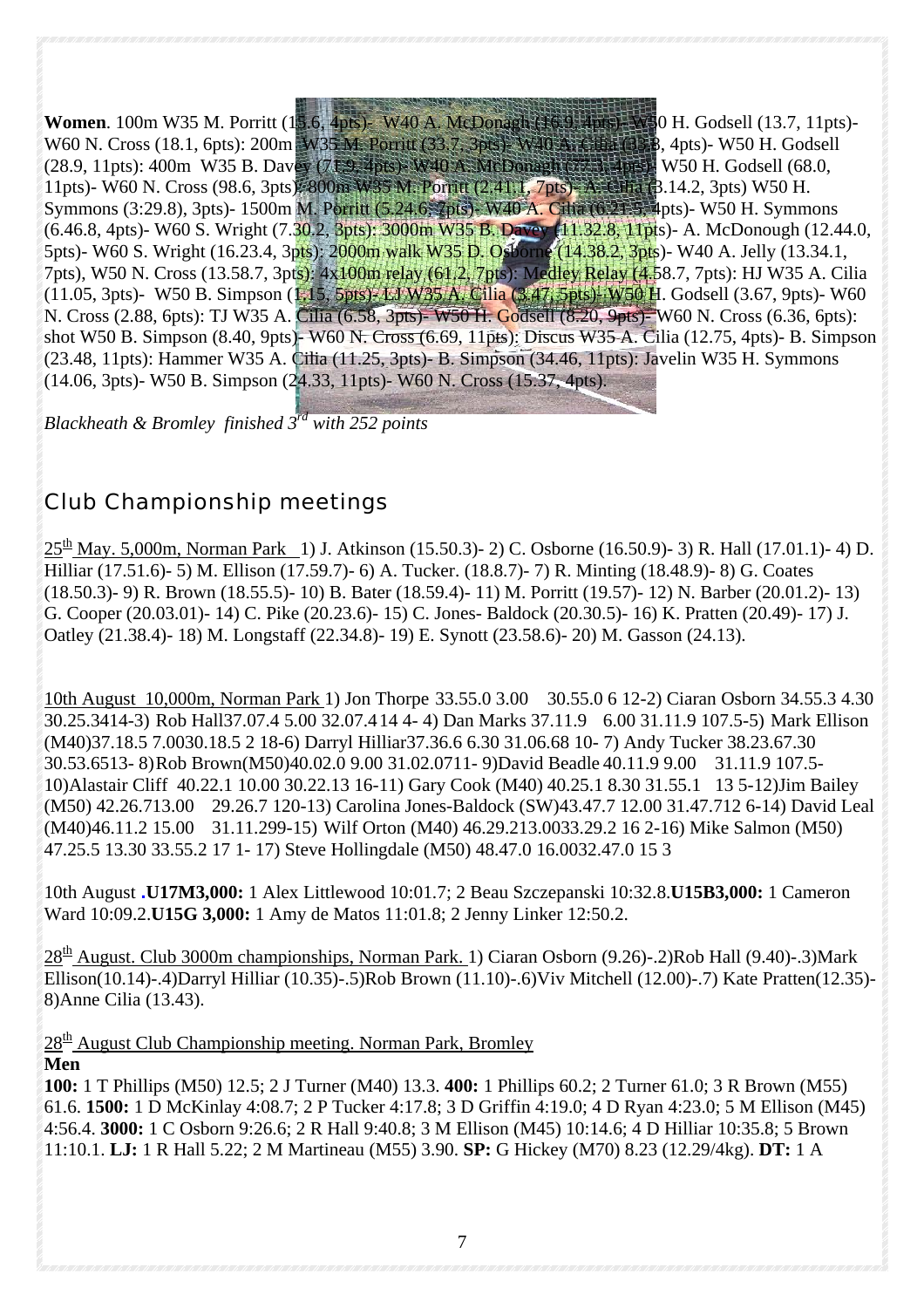Fairbairn 34.97; 2 G Hickey 23.64 (29.73/1kg); 3 Turner 23.42. **JT:** 1 Turner 32.32; 2 Hickey 26.37  $(30.02/500)$ .

#### **U20**

**100:** 1 D Parsons 11.6; 2 D McKeown 12.0; 3 T Ayres 12.5. **400:** 1 Parsons 51.4; 2 Ayres 55.3. **1500:** 1 R Daniel 4:32.2; 2 M Leal 4:49.5. **LJ:** 1 D Torku 6.32; 2 D McKeown 5.44; 3 Ayres 4.92. **JT:** Ayres 10.11. **U17** 

**400:** 1 J Summersby 52.0; 2 R D'Angelo 52.3. **1500:** 1 D Brewer 4:27.4; 2 A Bruce-Littlewood 4:34.6; 3 B Szcsepanski 4:49.5. **100H:** H Roach 15.9. **LJ:** I Torku 4.90. **PV:** Szcsepanski 1.80. **U15** 

**100:** 1 D Putnam 11.9; 2 D Hammond 12.3; 3 E Mayer 12.6; 4 Bobby Coles 12.6; 5 D Piggott 13.7. **400:**1 Putnam 56.8; 2 Hammond 59.6; 3 Coles 60.9; 4 L Hunt 62.9. **1500:** 1 C Fraser 5:19.1; 2 D Piggott 5:34.9. **HJ:** 1 Coles 1.45; 2 Fraser 1.30. **LJ:** J Lewis 4.99; 2 Putnam 4.92; 3 Hunt 4.48. **PV:** A Murray 2.60. **SP:** 1 D Duffin 10.22; 2 M Jenkins 9.03. **DT:** Jenkins 34.35. **JT:** Duffin 44.20.

**U13** 

**100:** 1 M Fletcher 12.6; 2 K Daly 13.1; 3 P Okotie 13.3; 4 D Coelho 13.6; 5 B Coles 13.6; 6 M Crumbie 14.2; 7 H Isaac 14.4. **1500:** 1 H Kurtyanek 5:02.8; 2 R Yates 5:04.0; 3 J Clack 5:05.2; 4 R Fraser 5:59.8. **75H:** 1 B Hopkins 13.2; 2 Isaac 13.4; 3 Crumbie 13.7. **HJ:** Hopkins 1.40. **LJ:** 1 Fletcher 4.92; 2 Hopkins 4.45; 3 Crumbie 4.31; 4 Daly 4.31; 5 Isaac 3.99; 6 Okotie 3.96; 7 Fraser 3.73. **SP:** Coles 10.24. **JT:** 1 C Murray 32.32; 2 Ben Coles 19.16.

### **Women**

**1500:** K Pratten 5:57.5. **3000:** 1 V Mitchell (W40) 12:00.0; 2 Pratten 12:35.2; 3 A Cilia (W45) 13:43.4. **LJ/PV:** Cilia 3.37/1.40.

#### **U20**

**100:** L Critchley 13.8. **JT:** C Silvester 30.93.

**U17** 

**100:** 1 F Miller 13.4; 2 T Crumbie. **300:** 1 J Harding 43.3; 2 Miller 44.2. **1500:** S Coombs 5:01.8. **80H:**  Crumbie 14.1. **HJ:** A Smith 1.50. **LJ:** L Blackie 5.06. **SP/DT/JT:** F Athawes 8.49/27.99/31.54. **U15** 

**100:** 1 D Annon 12.8; 2 G Sheppard 13.2; 3 K Vistuer 13.6; 4 R Cook 13.7. **1500:** 1 R Smith 5:21.6; 2 J Linker 5:47.3. **HJ:** 1 J Harding 1.45; 2 Shepherd 1.40. **LJ:** 1 I Ivy 4.75; 2 Cook 4.23. **PV:** K Jones 2.00. **SP:** 1 S McGuire 10.43; 2 K Jones 8.60. **DT:** 1 McGuire 31.57; 2 K Jones 22.04. **JT:** 1 H Silvester 28.04; 2 S McGuire 22.14.

**U13** 

**75:** 1 S Hurlock 10.4; 2 N George 10.6; 3 R Eller 11.7; 4 A Huggins 12.6. **1500:** 1 D Critchley 5:35.6; 2 C Parkin 5:55.8; 3 E Hook 6:02.1. **70H:** 1 N Nelson-Roberts 12.4; 2 E Armstrong 12.8. **HJ:** =1 Nelson-Roberts/Armstrong 1.30; 3 A Mitchell 1.20; 4 Hook 1.20. **LJ:** 1 Hurlock 4.22; 2 Nelson-Roberts 4.00; 3 George 3.75; 4 Mitchell 3.68. **PV:** Huggins 1.50. **SP:** 1 Hurlock 5.64; 2 Mitchell 5.42; 3 Hook 5.19. **DT:**  Armstrong 17.79.

14th September Blackheath Harriers One Hour Run, Norman Park. (Metric distance followed by miles) 1. R. Hall (15895m/9.88)- 2. A. Tucker (15450/9.560)- 3. D. Beadle (14700m/9.13)- 4. M. Speed (14512/9.02)- 5. G. Coates (14480m/9.00)- 6. T. Brightwell (13970m/8.68)- 7. J.E Turner (13352/8.30)- 8. P. Rogers (13300m/8.26)- 9. C. Jones-Baldock (12896/8.01)- 10. P. Lovell (12892m/8.01)- 11. M. Longstaff (12835m/7.98)- 12. W. Orton (12485m/7.76)- 13. T. Delahoy (12200m/7.58)- 14. D. Churchus (10590m/6.58)- 15. P. Hannell (walk) (10080m/6.26)- 16. D. Hoben (walk) (8440m/5.24)- 17. S. Lightman (walk) DNF (4000m)